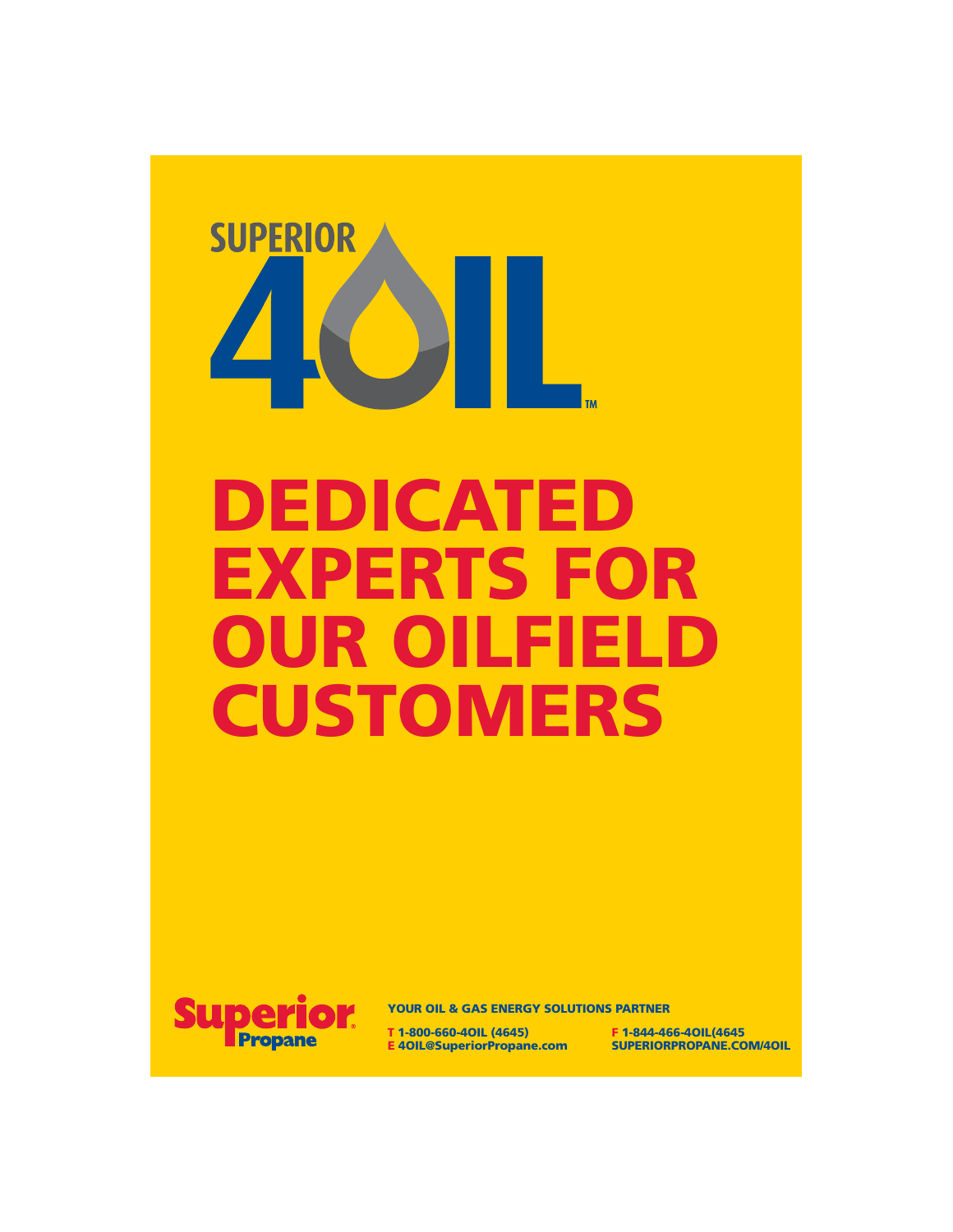# **SUPERIOR** GUARANTEE



**Measured Success with Key Performance Indicators**



**Constant Reporting to Keep on Track**



**Tailored to Meet Business Demands**

END-TO-END SOLUTION CUSTOM DESIGNED FOR YOUR BUSINESS & VALUE MEASURED BY KEY PERFORMANCE INDICATORS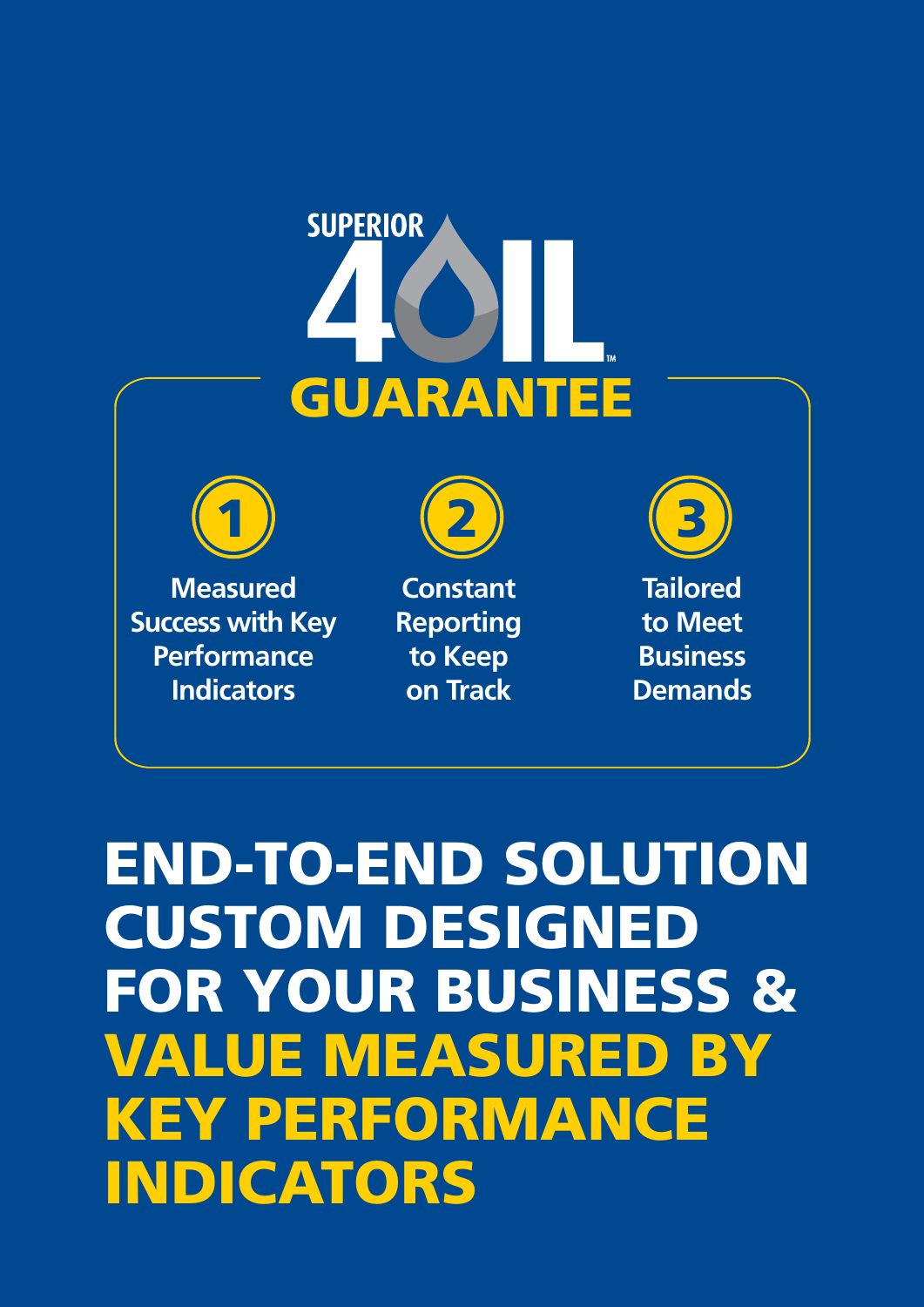## WHAT OUR INDUSTRY-LEADING SAFETY RECORD MEANS TO OUR OIL AND GAS **CUSTOMERS**



We're certified with numerous safety associations, including Certificate of Recognition (COR) with the Motor Safety Association and the Manitoba Construction Association. You can take comfort in knowing your safety is our top priority.

As a result, we're always investing in our people, processes and equipment to ensure safety is top-of-mind on every site.

### SUPERIOR SAFETY

Certificate of Recognition for Health & Safety Management Systems

| in AB       | since 1999 |
|-------------|------------|
| in BC       | since 2000 |
| in MB       | since 2012 |
| in SK & NWT | since 2014 |
|             |            |

**Our industry-recognized safety certification offers unsurpassed value. We invest in our people, processes and equipment to ensure safety is top-of-mind on every site.**

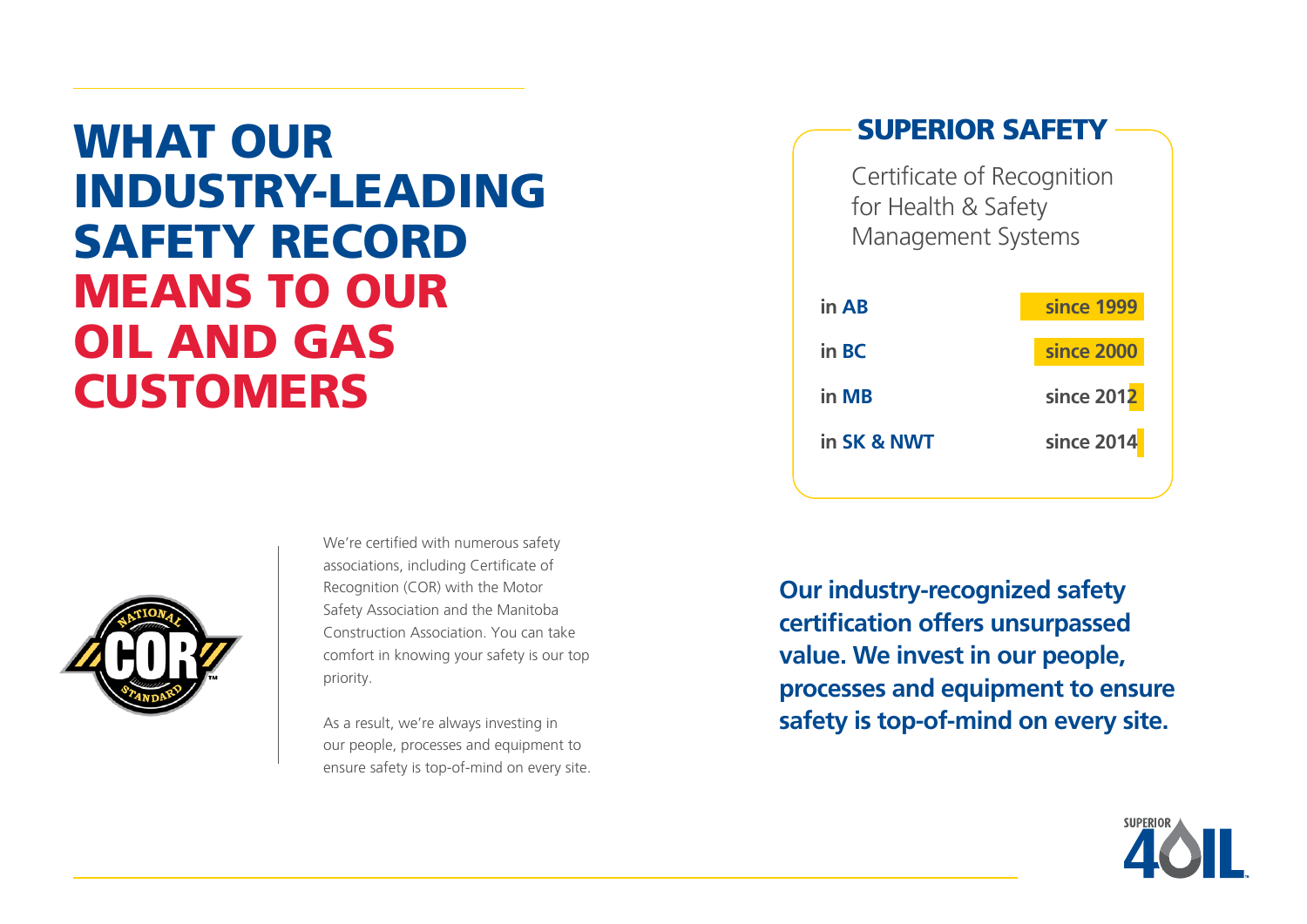

**AN END-TO-END SOLUTION THAT HELPS INCREASE PRODUCTION LEVELS AND LOWER YOUR COST/BOE †**

> **Improved Contract**

• Standard & customized SLAs

• Performance & governance meetings

**Management**



**Customized Account Set-up**

• Custom order forms

弖

• Quick & accurate on-boarding



**Robust Account Maintenance**

• Respond to changes with customized forms

 $R$ 

• Invoice accuracy & reduced risk of missed deliveries

**Clear Service Installation Agreements**

coordination for service installations • Work orders & written pricing/ service confirmation

• Seamless

### **Simplified Order**

**Management** • Reduce out-of-gas

66

risk & admin costs • Daily reporting on tank levels

**SMARTIAND** 

-IN

 $\mathbf{O}$ 

• Specialized Oilfield delivery team

• Easy to contact – direct phone connect • Automated delivery

— )⊒

 $\overline{O}$ -O

**Precise Delivery & Logistics**

alerts

**Tailored Billing**

 $\bullet$   $\bullet$ 

- Paper, electronic or summary billing
- To support your reporting requirements

## COST **SAVINGS REASED** ODUCTIO

**†Barrel Of Oil Equivalent. Figures based on Superior Propane customer experience. Your results may vary.**





**LESS WEAR AND TEAR** ON LEASED ROADS AVOID REPAIR COSTS



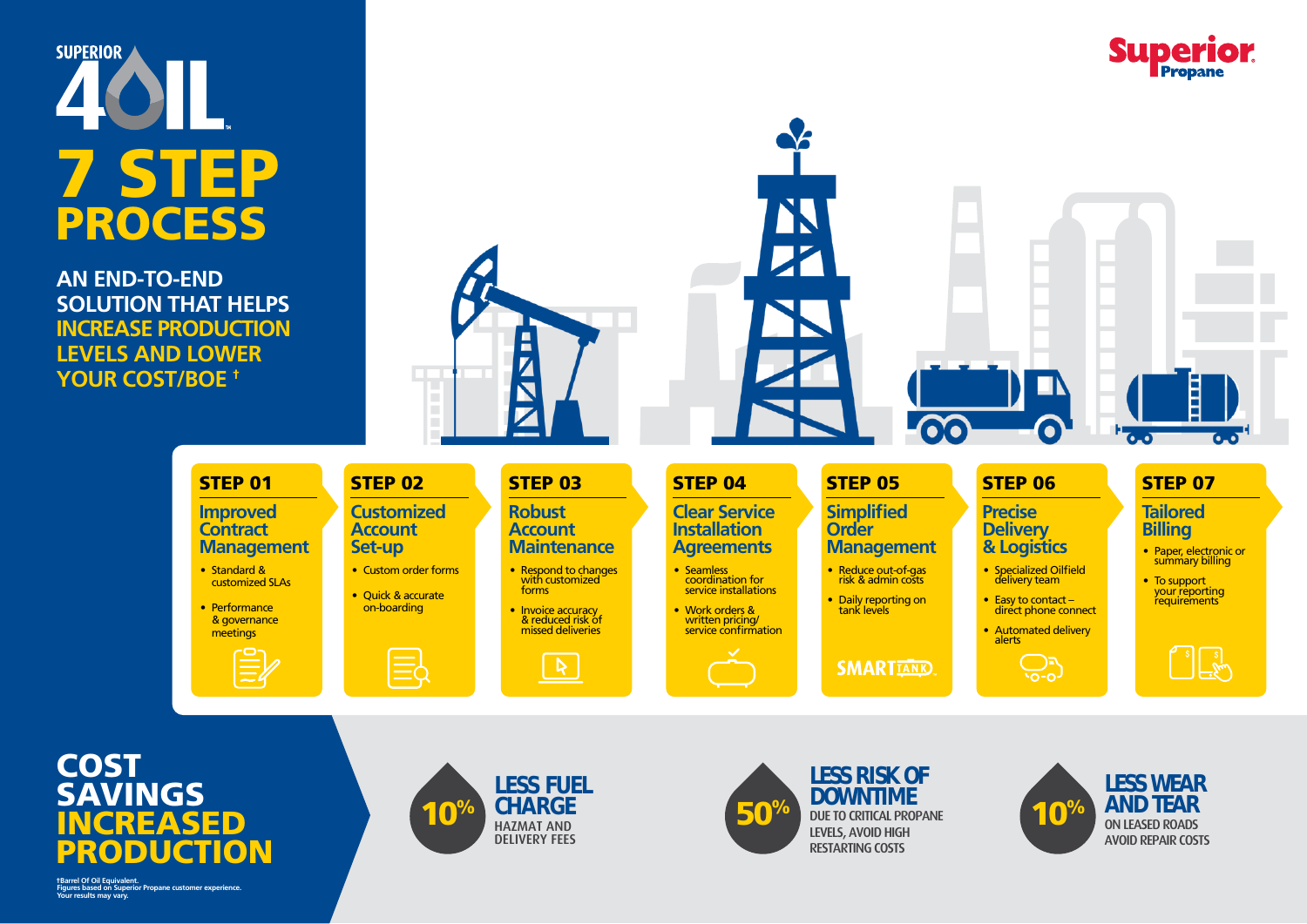# **SUPPLY LOCATION**



### **Secure local propane supply and delivery network, exclusively for the O&G industry**

SUPERIOR \

There's nothing more important than a steady supply of propane. Superior's nationally-powered, locally delivered buying power means you'll always have a secure supply and increased production.

### **LOCATION TYPE**

**Superior Branch/Storage • Refinery Direct Lift Point**